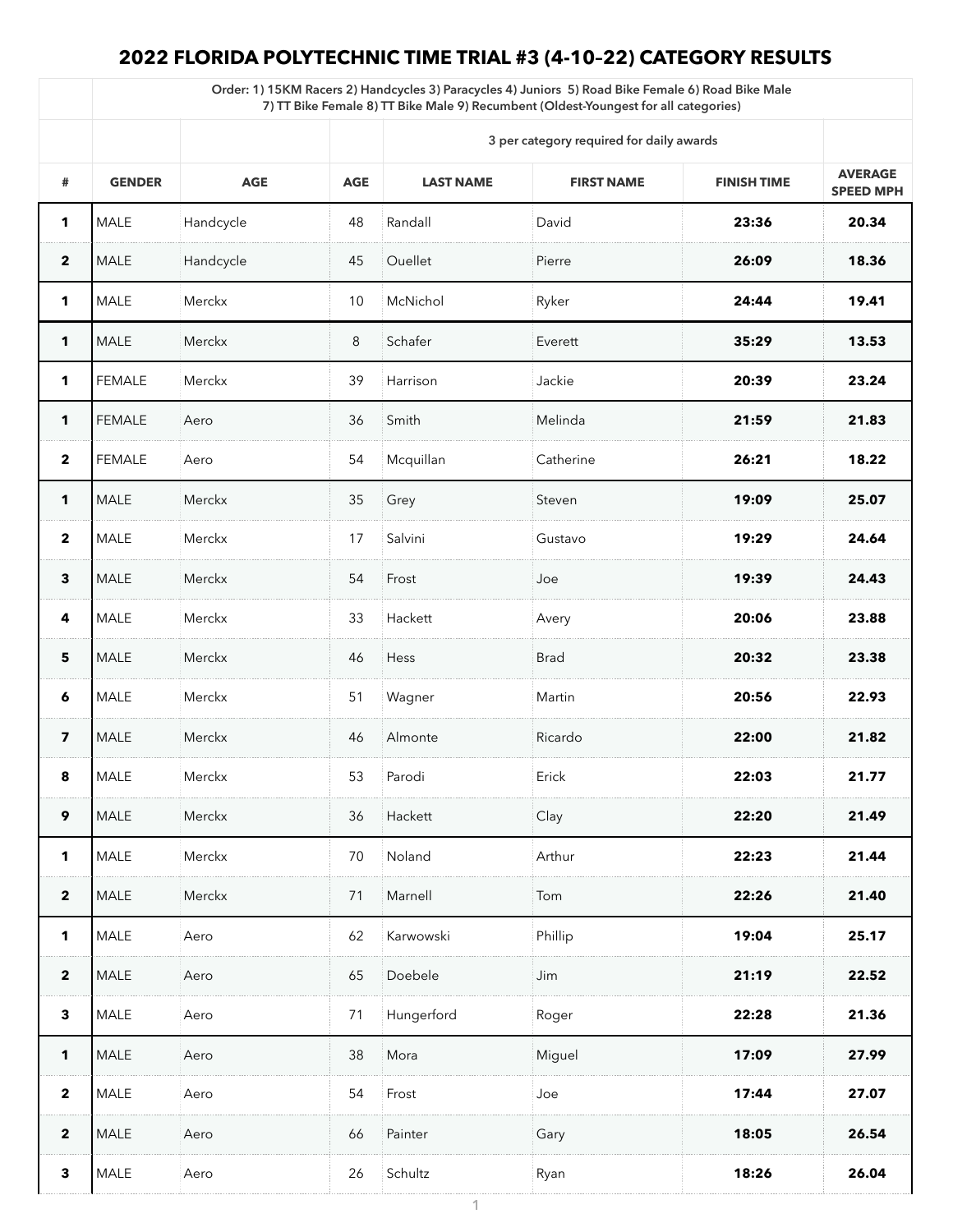|                         | Order: 1) 15KM Racers 2) Handcycles 3) Paracycles 4) Juniors 5) Road Bike Female 6) Road Bike Male<br>7) TT Bike Female 8) TT Bike Male 9) Recumbent (Oldest-Youngest for all categories) |                   |            |                                          |                   |                    |                                    |  |  |  |
|-------------------------|-------------------------------------------------------------------------------------------------------------------------------------------------------------------------------------------|-------------------|------------|------------------------------------------|-------------------|--------------------|------------------------------------|--|--|--|
|                         |                                                                                                                                                                                           |                   |            | 3 per category required for daily awards |                   |                    |                                    |  |  |  |
| #                       | <b>GENDER</b>                                                                                                                                                                             | <b>AGE</b>        | <b>AGE</b> | <b>LAST NAME</b>                         | <b>FIRST NAME</b> | <b>FINISH TIME</b> | <b>AVERAGE</b><br><b>SPEED MPH</b> |  |  |  |
| 4                       | <b>MALE</b>                                                                                                                                                                               | Aero              | 45         | Connor                                   | <b>Brendan</b>    | 18:47              | 25.55                              |  |  |  |
| $5\phantom{1}$          | <b>MALE</b>                                                                                                                                                                               | Aero              | 44         | Schafer                                  | Jeremey           | 18:49              | 25.51                              |  |  |  |
| 6                       | <b>MALE</b>                                                                                                                                                                               | Aero              | 46         | Hess                                     | <b>Brad</b>       | 19:35              | 24.51                              |  |  |  |
| $\overline{\mathbf{z}}$ | MALE                                                                                                                                                                                      | Aero              | 36         | Forbes                                   | Jonathan          | 20:03              | 23.94                              |  |  |  |
| 8                       | MALE                                                                                                                                                                                      | Aero              | 48         | Simmons                                  | Sean              | 20:09              | 23.82                              |  |  |  |
| 9                       | <b>MALE</b>                                                                                                                                                                               | Aero              | 51         | Wagner                                   | Martin            | 20:47              | 23.10                              |  |  |  |
| 10                      | <b>MALE</b>                                                                                                                                                                               | Aero              | 56         | Dailey                                   | Mark              | 21:11              | 22.66                              |  |  |  |
| 11                      | <b>MALE</b>                                                                                                                                                                               | Aero              | 59         | Mahoney                                  | Glenn             | 22:37              | 21.22                              |  |  |  |
| 1                       | <b>MALE</b>                                                                                                                                                                               | <b>Fixed Gear</b> | 44         | Romain                                   | Jason             | 19:54              | 24.12                              |  |  |  |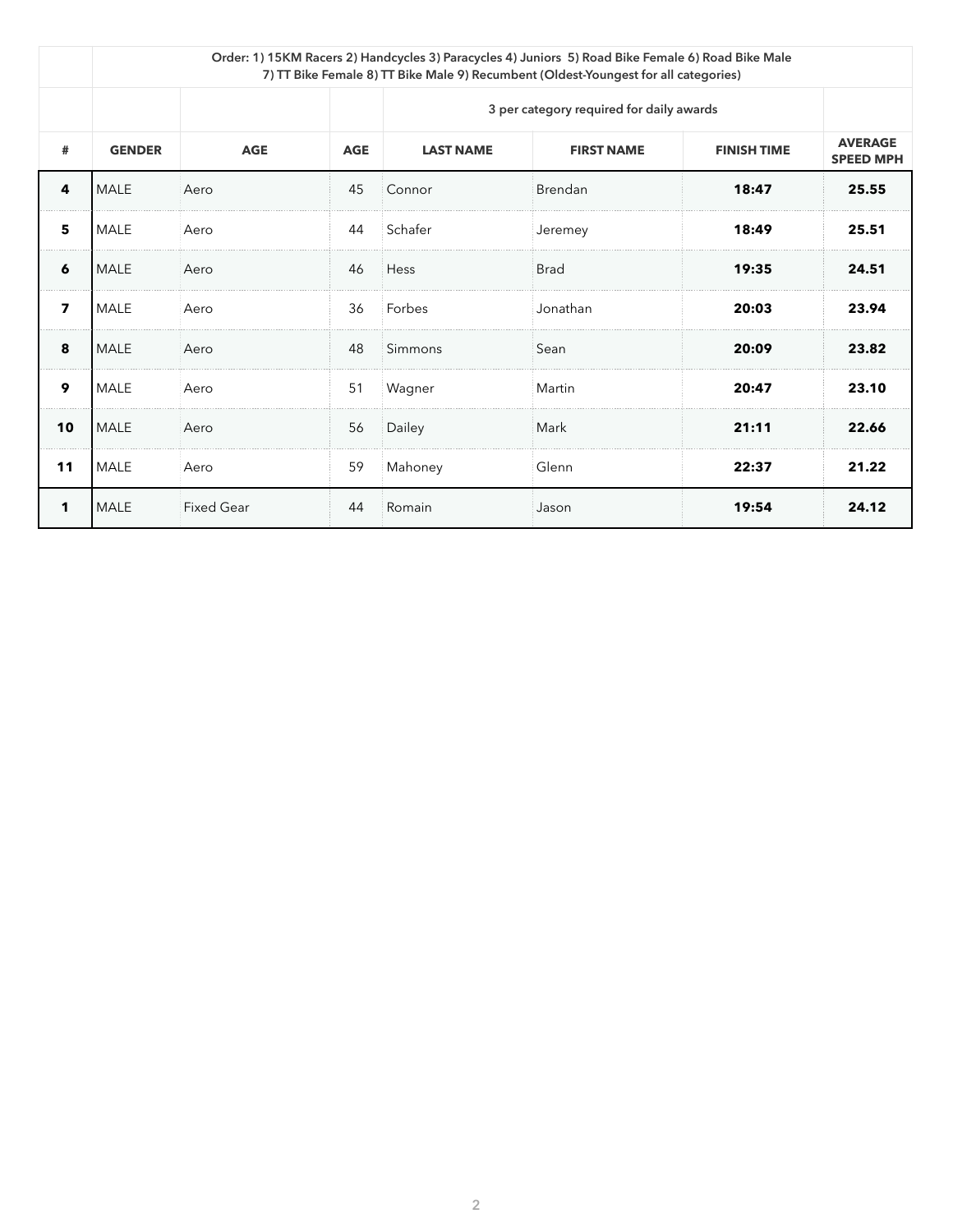## **2022 FLORIDA POLYTECHNIC TIME TRIAL #2 (3-13-22) OVERALL RESULTS**

|                         | Order: 1) 15KM Racers 2) Handcycles 3) Paracycles 4) Juniors 5) Road Bike Female 6) Road Bike Male<br>7) TT Bike Female 8) TT Bike Male 9) Recumbent (Oldest-Youngest for all categories) |                   |            |                                          |                   |                    |                                    |  |
|-------------------------|-------------------------------------------------------------------------------------------------------------------------------------------------------------------------------------------|-------------------|------------|------------------------------------------|-------------------|--------------------|------------------------------------|--|
|                         |                                                                                                                                                                                           |                   |            | 3 per category required for daily awards |                   |                    |                                    |  |
| #                       | <b>GENDER</b>                                                                                                                                                                             | <b>CATEGORY</b>   | <b>AGE</b> | <b>LAST NAME</b>                         | <b>FIRST NAME</b> | <b>FINISH TIME</b> | <b>AVERAGE</b><br><b>SPEED MPH</b> |  |
| 1                       | <b>MALE</b>                                                                                                                                                                               | Aero              | 38         | Mora                                     | Miguel            | 17:09              | 27.99                              |  |
| $\overline{2}$          | <b>MALE</b>                                                                                                                                                                               | Aero              | 54         | Frost                                    | Joe               | 17:44              | 27.07                              |  |
| $\mathbf{3}$            | <b>MALE</b>                                                                                                                                                                               | Aero              | 66         | Painter                                  | Gary              | 18:05              | 26.54                              |  |
| 4                       | <b>MALE</b>                                                                                                                                                                               | Aero              | 26         | Schultz                                  | Ryan              | 18:26              | 26.04                              |  |
| $5\phantom{1}$          | <b>MALE</b>                                                                                                                                                                               | Aero              | 45         | Connor                                   | <b>Brendan</b>    | 18:47              | 25.55                              |  |
| $\boldsymbol{6}$        | <b>MALE</b>                                                                                                                                                                               | Aero              | 44         | Schafer                                  | Jeremey           | 18:49              | 25.51                              |  |
| $\overline{\mathbf{z}}$ | <b>MALE</b>                                                                                                                                                                               | Aero              | 62         | Karwowski                                | Phillip           | 19:04              | 25.17                              |  |
| 8                       | <b>MALE</b>                                                                                                                                                                               | Merckx            | 35         | Grey                                     | Steven            | 19:09              | 25.07                              |  |
| 9                       | <b>MALE</b>                                                                                                                                                                               | Merckx            | 17         | Salvini                                  | Gustavo           | 19:29              | 24.64                              |  |
| 10                      | <b>MALE</b>                                                                                                                                                                               | Aero              | 46         | Hess                                     | <b>Brad</b>       | 19:35              | 24.51                              |  |
| $11$                    | <b>MALE</b>                                                                                                                                                                               | Merckx            | 54         | Frost                                    | Joe               | 19:39              | 24.43                              |  |
| 12                      | <b>MALE</b>                                                                                                                                                                               | <b>Fixed Gear</b> | 44         | Romain                                   | Jason             | 19:54              | 24.12                              |  |
| 13                      | <b>MALE</b>                                                                                                                                                                               | Aero              | 36         | Forbes                                   | Jonathan          | 20:03              | 23.94                              |  |
| 14                      | <b>MALE</b>                                                                                                                                                                               | Merckx            | 33         | Hackett                                  | Avery             | 20:06              | 23.88                              |  |
| 15                      | <b>MALE</b>                                                                                                                                                                               | Aero              | 48         | Simmons                                  | Sean              | 20:09              | 23.82                              |  |
| 16                      | <b>MALE</b>                                                                                                                                                                               | Merckx            | 46         | Hess                                     | <b>Brad</b>       | 20:32              | 23.38                              |  |
| 17                      | <b>FEMALE</b>                                                                                                                                                                             | Merckx            | 39         | Harrison                                 | Jackie            | 20:39              | 23.24                              |  |
|                         | $18$ MALE                                                                                                                                                                                 | Aero              |            | 51 Wagner                                | Martin            | 20:47              | 23.10                              |  |
| 19                      | <b>MALE</b>                                                                                                                                                                               | Merckx            | 51         | Wagner                                   | Martin            | 20:56              | 22.93                              |  |
| <b>20</b>               | <b>MALE</b>                                                                                                                                                                               | Aero              | 56         | Dailey                                   | Mark              | 21:11              | 22.66                              |  |
| 21                      | <b>MALE</b>                                                                                                                                                                               | Aero              | 65         | Doebele                                  | Jim               | 21:19              | 22.52                              |  |
| 22                      | <b>FEMALE</b>                                                                                                                                                                             | Aero              | 36         | Smith                                    | Melinda           | 21:59              | 21.83                              |  |
| 23                      | <b>MALE</b>                                                                                                                                                                               | Merckx            | 46         | Almonte                                  | Ricardo           | 22:00              | 21.82                              |  |
| 24                      | <b>MALE</b>                                                                                                                                                                               | Merckx            | 53         | Parodi                                   | Erick             | 22:03              | 21.77                              |  |